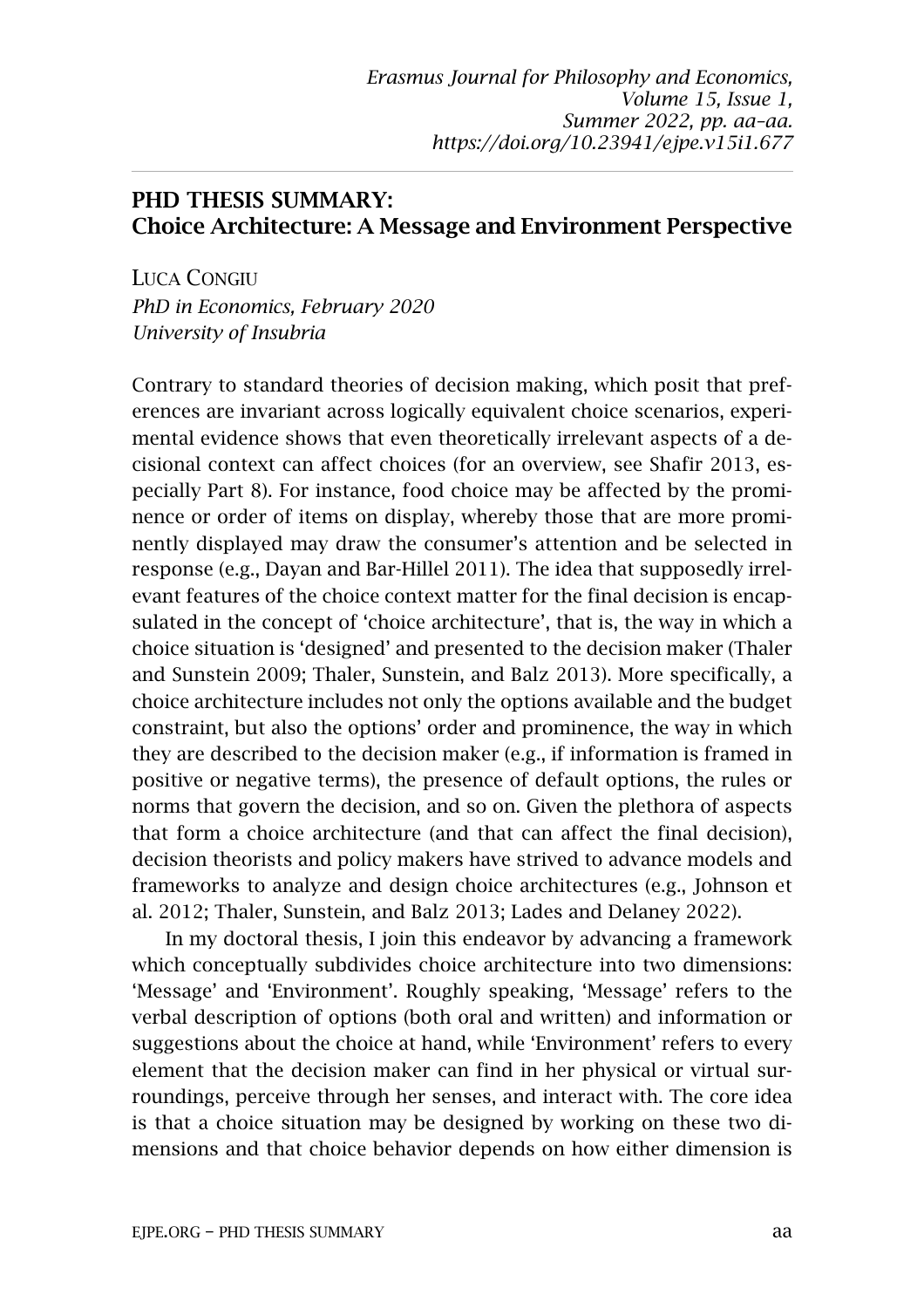designed in relation to the other. Ultimately, I argue that analyzing and designing choice architectures through the Message-Environment distinction allows for a fruitful, novel perspective on choice behavior and policy making. This idea is laid out in three chapters.

Chapter 1 (published as Congiu and Moscati 2022) reviews the literature on choice architecture, with particular attention to so-called 'nudges' (Thaler and Sunstein 2009). Nudges are broadly defined as aspects of the choice architecture that steer people's behavior in welfare-improving directions by acting on their cognitive limitations and biases (Thaler and Sunstein 2009; Hansen 2016). An intense debate has flourished around the concept of nudge, focusing on three main themes: (1) the exact definition of a nudge; (2) the justification for the use of nudges in policy making; and (3) the effectiveness of policies based on nudges. On the first theme, the chapter argues that, based on the existing definitions of nudge, it is not always straightforward to separate nudges from other tools for behavior change, such as standard policies (e.g., taxes and other monetary incentives) and marketing techniques (e.g., prominently displaying expensive products). With respect to the justification issue, the chapter clarifies that 'pro-self' nudges, that is, those that aim to increase the nudged person's welfare, can be adequately justified by 'libertarian paternalism'—an approach to policy making that authorizes steering people's behavior in directions that improve their welfare while preserving choice freedom (Thaler and Sunstein 2009). By contrast, 'pro-social' nudges, which aim to increase society's welfare (sometimes at the expense of the nudged person), are not adequately justified by libertarian paternalism and call for alternative justifications for their use (e.g., approval by the public). Finally, the chapter shows that nudge policies can be as effective as standard policies (and in some cases even more effective), although the two should be regarded as complements rather than substitutes.

The Message-Environment framework is introduced in chapter 2 (published as Congiu and Moscati 2020). As anticipated, the framework decomposes choice architecture into two dimensions: Message and Environment. The Message dimension includes all verbal communications, both oral and written, that describe the choice situation or provide some information about it. Examples are messages such as 'Smoking damages the lungs' that attempt to influence people's behavior by targeting their motivation to preserve their well-being, and 'Suggested donation: £10' which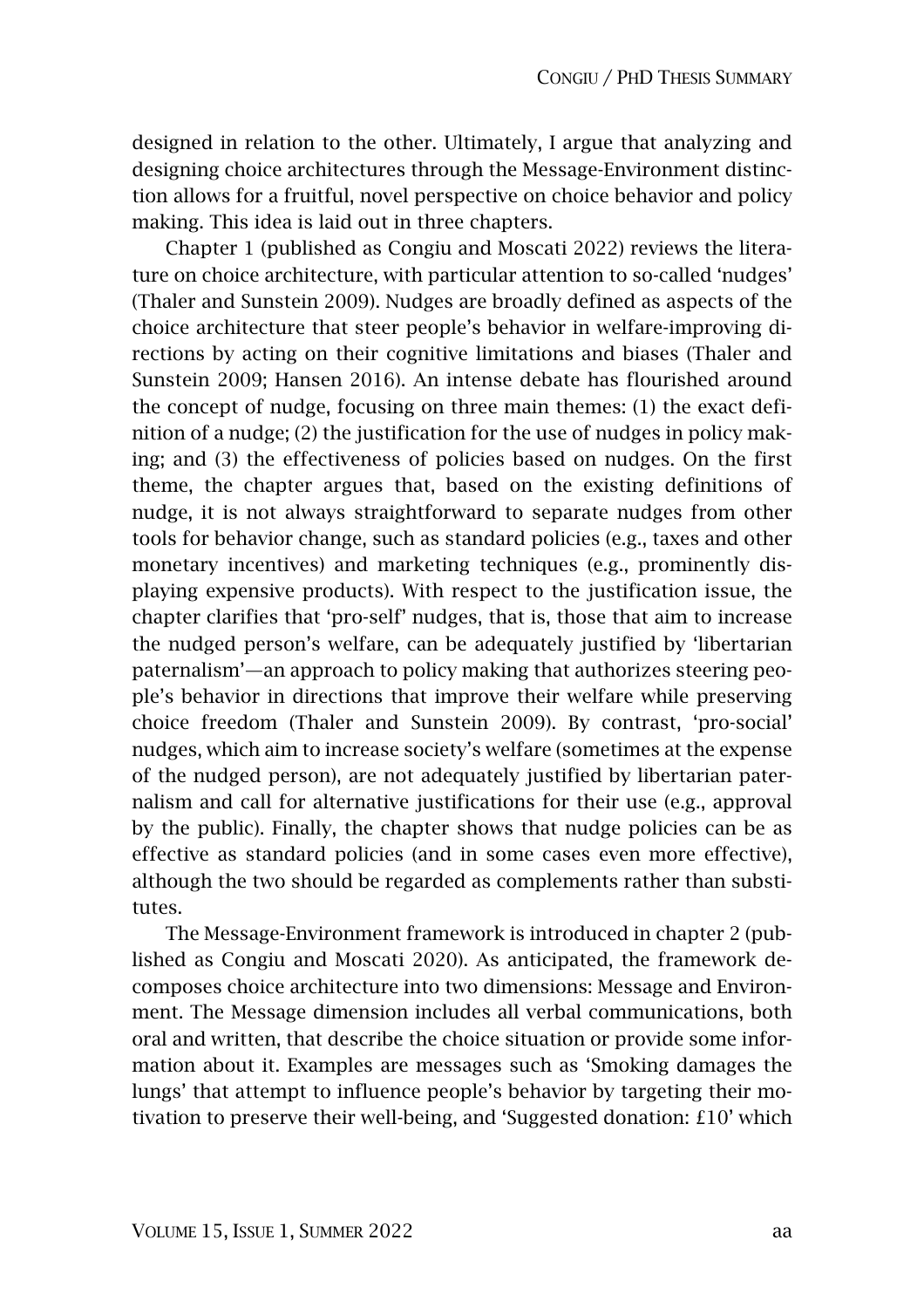aims at establishing a reference level or 'anchor' for donations. The Environment dimension includes all elements of the choice context that the decision maker can encounter in her physical or virtual surroundings, perceive through her senses, and interact with. Among others, the Environment includes the way the options are ordered or displayed (e.g., items on a shelf) and the presence of constraints (e.g., budget constraints), obstacles (e.g., speed bumps), or default options (e.g., double-sided printing). The framework is then applied to analyze some common types of nudges, and specifically to identify a Message and an Environment counterpart for each. For example, it is argued that anchors can be provided at Environment, such as when donors are provided with a list of potential contributions (e.g., { $\epsilon$ 1,  $\epsilon$ 2,  $\epsilon$ 5, ...}), but also at Message, through communications such as 'Limit of 10 per person' or 'How many units do you usually buy?' Finally, the Message-Environment framework is applied to the analysis of Amazon's website (i.e., a digital choice architecture) and to the design of a fictitious choice architecture to foster saving for retirement.

Chapter 3 (published as Congiu 2022) applies the distinction Message-Environment to the architecture of a choice involving risk, namely, an elicitation task for risk aversion. Typically, risk aversion is elicited experimentally by presenting the decision maker with a menu of monetary lotteries with varying risk and asking her to choose the lotteries she prefers. On their part, lotteries can be presented through a verbal description stating the outcomes and their likelihood (e.g., 'Win \$5 with probability 10%', '1/10 chance to win \$5')—that is, they have a Message dimension—and can be accompanied by a pictorial display, such as a pie chart or bar graph—that is, they have an Environment dimension. The literature on risk communication suggests that alternative but logically equivalent numeric formats (e.g., percentages vs. ratios) and pictorial displays (e.g., continuous vs. discrete graphs) may frame risk in a way that alters the perception of it (e.g., Schapira, Nattinger, and McHorney 2001). Thus, I design a multiple price list task (Holt and Laury 2002) where risk information is presented at Message as percentages ('10%') or ratios ('1 out of 10') and at Environment as a pie chart sliced either in two or ten slices. Results show that neither the Message framing (adopting ratios) nor the Environment framing (slicing pies) significantly altered the average elicited risk aversion. However, the pictorial framing significantly reduced the elicited risk aversion of those participants who focused on the probability of the high outcome in their decisions, suggesting that the impact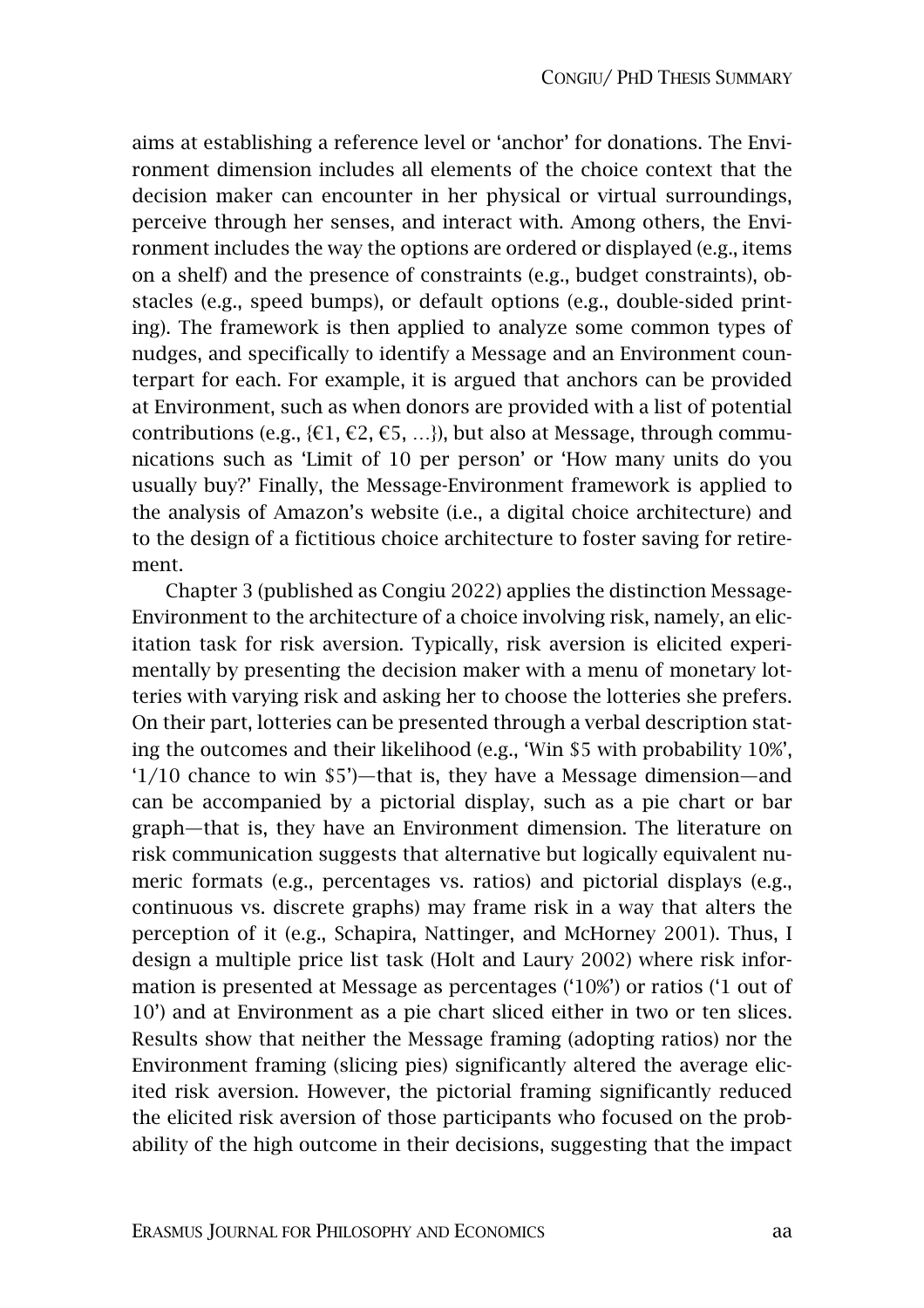of the pictorial framing may depend on which probability in a choice under risk draws the most attention.

In conclusion, the Message-Environment framework has as its core the idea that choice architecture can be decomposed into a Message and an Environment dimension, and that choice behavior depends on the way in which these dimensions are designed with respect to one another. An important implication is that an intervention in the choice architecture can be in principle more effective if Message and Environment are designed in a complementary way. For instance, a message discouraging the adoption of a certain conduct—e.g., 'Free-riding damages the group output' can be more effective if combined with an obstacle or constraint to the adoption of that conduct—e.g., a system that detects and punishes freeriding with a given probability. Likewise, an intervention at Environment might be less effective without a complementary one at Message, because without proper communication decision makers might not understand the importance of exhibiting a particular behavior. To continue the example provided above, group members might be more prone to avoid freeriding if they understand the implications of their actions for the group output rather than just focus on avoiding being caught by the system. Ultimately, the Message-Environment framework prompts the 'architect' of a choice situation to investigate potential complementarities between the two dimensions, generating in turn more effective interventions.

## **REFERENCES**

- Congiu, Luca. 2022. "Framing Effects in the Elicitation of Risk Aversion: An Experimental Study." *Italian Economic Journal* 1–32.
- Congiu, Luca and Ivan Moscati. 2020. "Message and Environment: A Framework for Nudges and Choice Architecture." *Behavioural Public Policy* 4 (1): 71–87.
- Congiu, Luca and Ivan Moscati. 2022. "A Review of Nudges: Definitions, Justifications, Effectiveness." *Journal of Economic Surveys* 36 (1): 188–213.
- Dayan, Eran and Maya Bar-Hillel. 2011. "Nudge to Nobesity II: Menu Positions Influence Food Orders." *Judgment and Decision Making* 6 (4): 333–342.
- Hansen, Pelle G. 2016. "The Definition of Nudge and Libertarian Paternalism: Does the Hand Fit the Glove?" *European Journal of Risk Regulation* 7 (1): 155–174.
- Holt, Charles A. and Susan Laury. 2002. "Risk Aversion and Incentive Effects." *American Economic Review* 92 (5): 1644–1655.
- Johnson, Eric J., Suzanne B. Shu, Benedict G. C. Dellaert, Craig Fox, Daniel G. Goldstein, Häubl Gerald, Richard P. Larrick, et al. 2012. "Beyond Nudges: Tools of a Choice Architecture." *Marketing Letters* 23 (2): 487–504.
- Lades, Leonhard K. and Liam Delaney. 2022. "Nudge FORGOOD." *Behavioural Public Policy* 6 (1): 75–94.
- Schapira, Marilyn M., Ann B. Nattinger, and Coleeen A. McHorney. 2001. "Frequency or